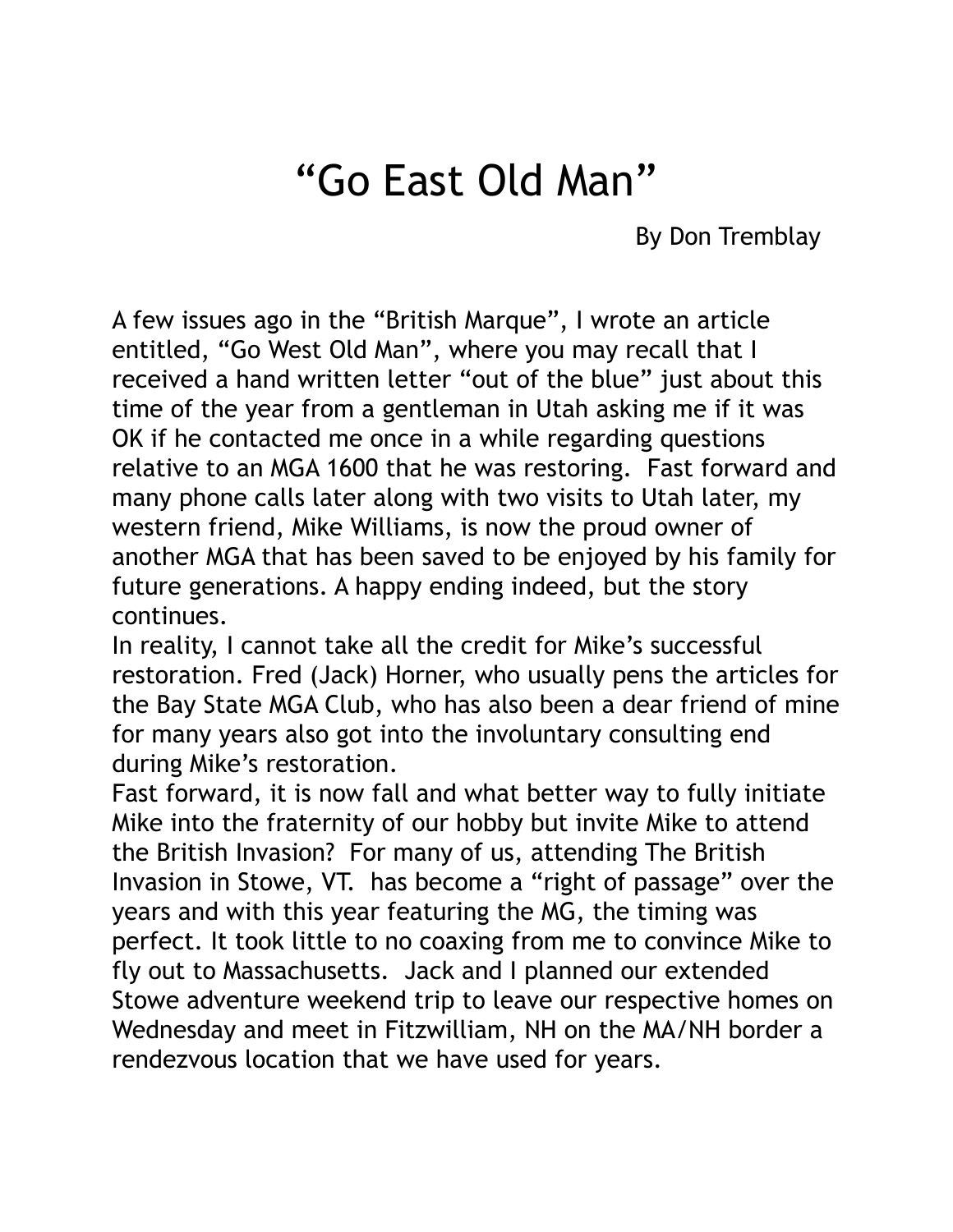Mike rode with me in my dove gray MGA 1600 roadster and we met up with Jack in his freshly restored MGA 1600 white coupe. Our first planned stop was to travel to the American Precision Museum (APM) in Windsor, Vt. Originally this building was the Robbins and Lawrence arms factory. From this small factory, the Industrial Revolution started; it being the first facility in the US to use precision interchangeable parts for the manufacture of firearms. I highly recommended adding the APM to your Stowe adventure list for the future if you admire progressive American ingenuity, and who doesn't?

After our visit to the APM, we headed up to Stowe traveling only scenic back roads arriving in the late afternoon to our rented townhouse near the center of town. Thursday was a "chill day", settling in, cleaning our cars, and sight-seeing around town. Mike and Jack made a drive to Morristown to the local auto parts store for bug and tar cleaner since we both had quite a bit of tar from road work on the way. On the way there the road was so rough that one of the spark plug wires popped off and the car was only running on three cylinders. Fortunately, it was an easy fix.

On Friday morning, Jack, Mike, and I met up with Cecelia Bruce of Scarborough Faire on the British Invasion show field to help set up her vendor space. We also made plans to later meet up downtown for dinner and later attend the infamous Stowe Block Party, but first we had a special event planned! After lunch, we drove our MGAs up Mount Mansfield to the ski area to do something none of us had ever done before - zip-lining! After a brief indoctrination lesson on a scaled down zip-line, we took the gondola up to the top of the mountain for the four leg sequence down the mountain. Words cannot describe the experience. If you don't mind traveling at speeds up to 80 miles per hour with nothing between you and the blurred vision of trees below I highly recommend that you add this adventure to your bucket list.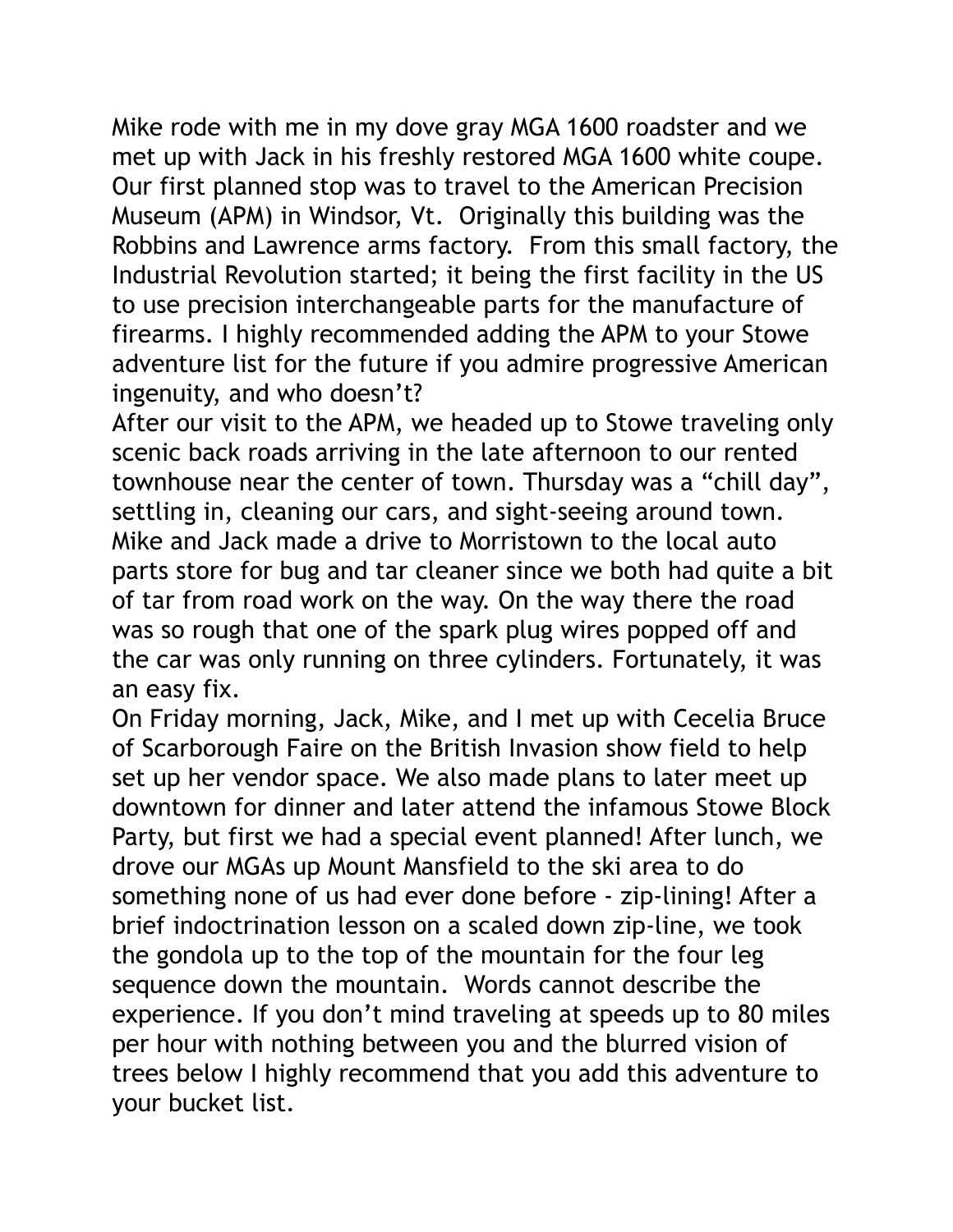The car show of the British Invasion was Saturday and we awoke to reports of mixed rain and overcast skies. Jack was less concerned than me since his MGA is a 1600 Coupe compared to my roadster - sans side curtains. In all, no one seemed to mind the weather resulting in a well attended event with only a few showers and clearing in the afternoon. Mike particularly liked visiting each vendor looking for a few bits he still needed for his MGA. Judy Pruitt and Dick Fabrizio stopped by on the field to hang with us and later joined us for the club cookout at our rented townhouse. Unfortunately, Mike had to catch a ride late in the afternoon to the Burlington airport to attend a wedding in Denver on Sunday, so, he was not at the dinner. For me, it turned out to be a great day indeed with my MGA winning first place in Class 6, 1959-1962 1600, MKII and Deluxe category. Member Phil Roy placed third. On Sunday, we had breakfast and Judy , Dick, Jack and myself caravanned on Route 100 and then Route 12 to where we started our adventure in Fitzwilliam, NH and continued our separate ways home.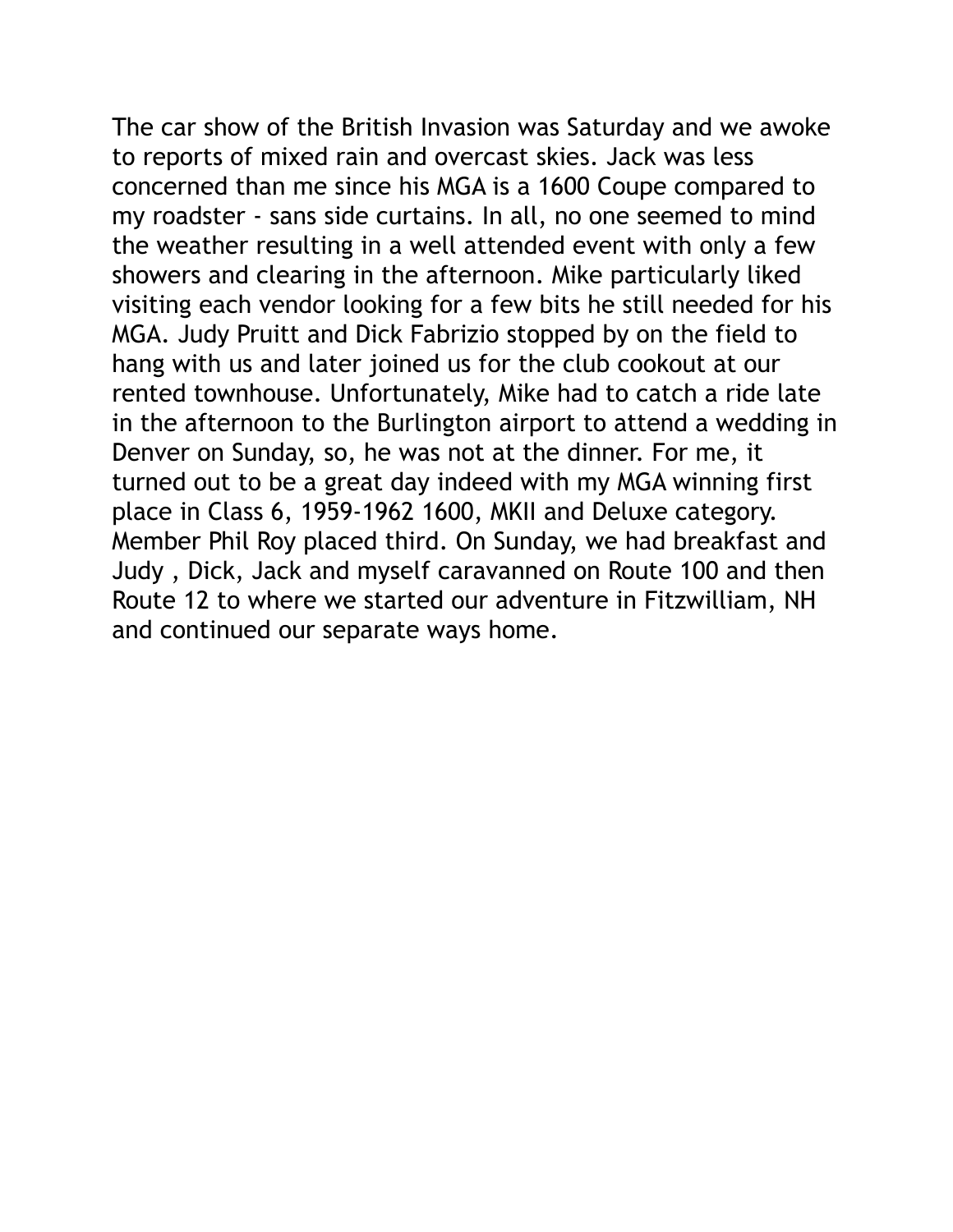## Don promoting his MGA



Phil's MGA Twin Cam on the left, Don's MGA in the middle and Jack's MGA on the right

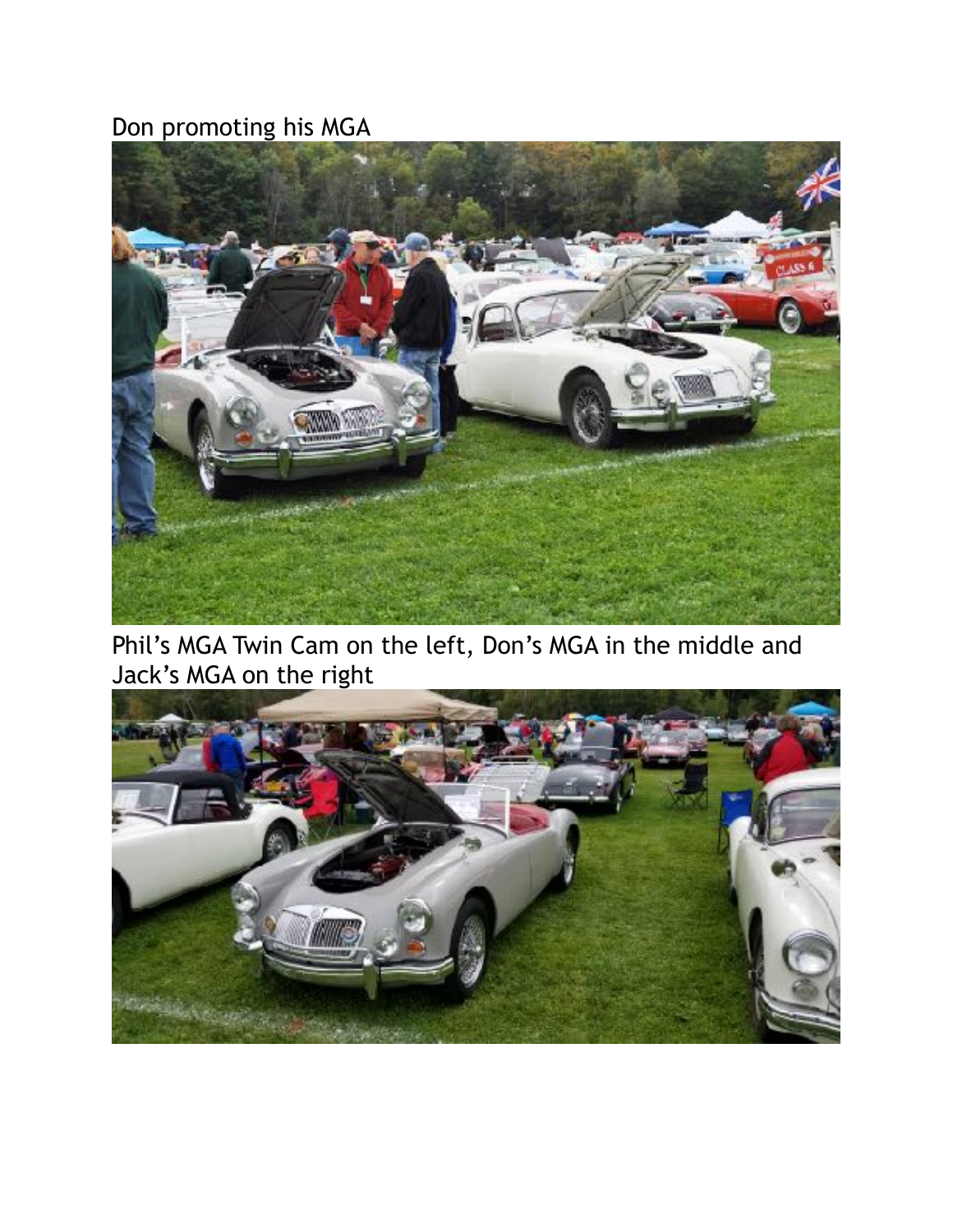Mike riding shotgun with Jack

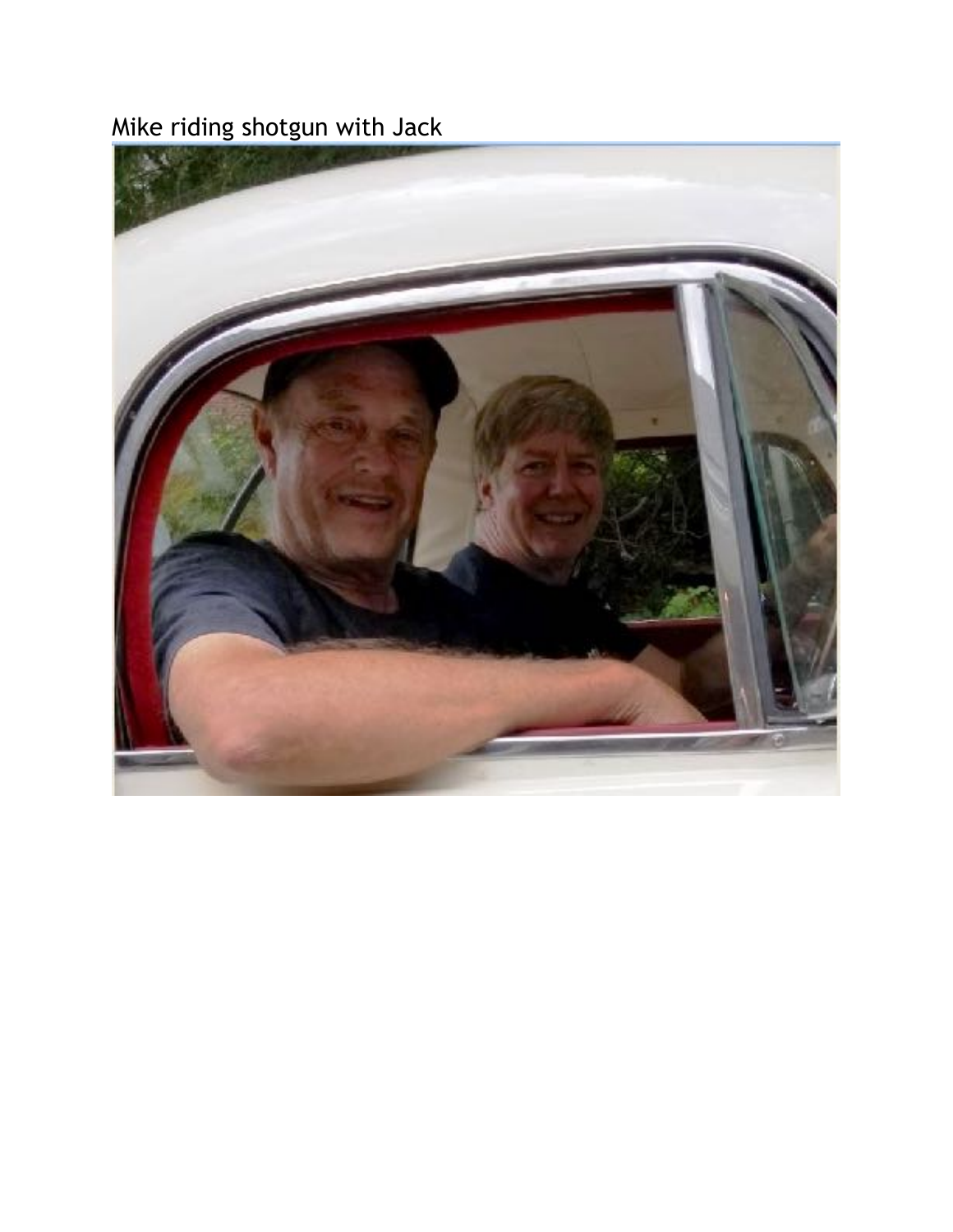Jack, Mike, and Cecelia

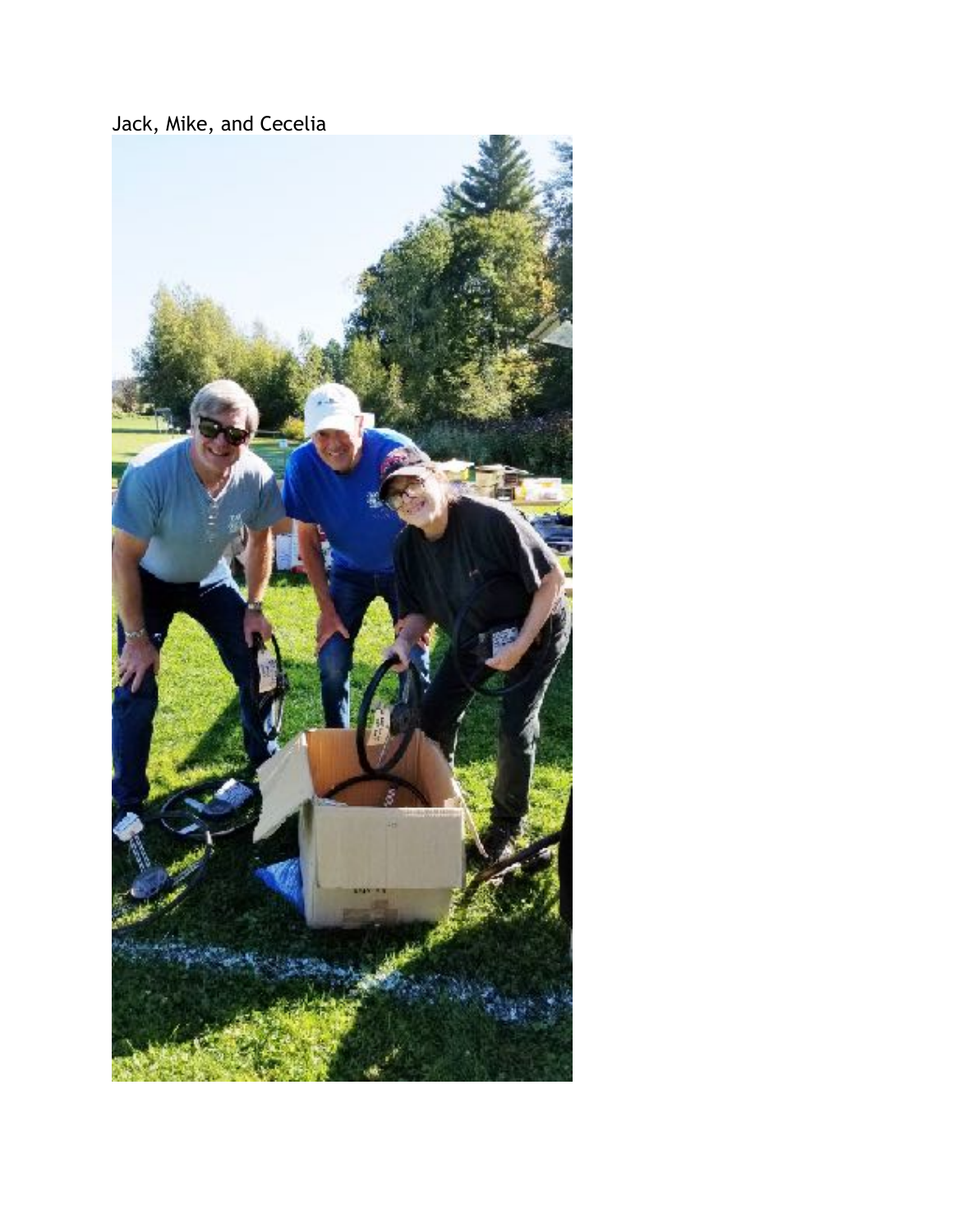## Mike and Jack with the Coupe